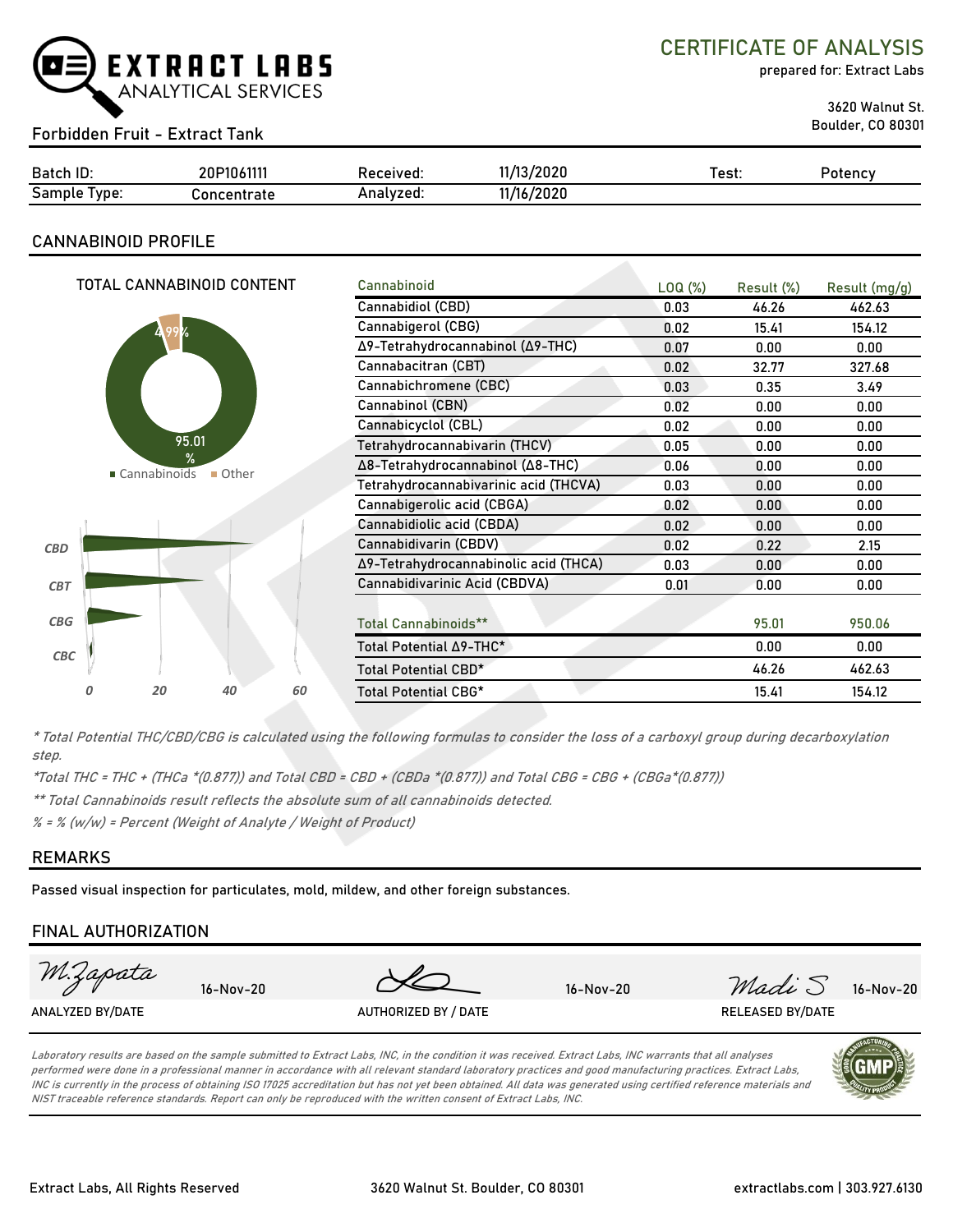

CERTIFICATE OF ANALYSIS

prepared for: Extract Labs

 3620 Walnut St. Boulder, CO 80301

## Forbidden Fruit - Extract Tank

| Batch ID:       | 20P1061111  | Received: | 11/13/2020 | Test: | <b>Residual Solvents</b> |
|-----------------|-------------|-----------|------------|-------|--------------------------|
| Sample<br>Type. | Concentrate | Analyzed: | 11/16/2020 |       |                          |

## RESIDUAL SOLVENTS

| <b>SOLVENT</b>           | <b>REPORTABLE RANGE</b> | RESULT (ppm) |
|--------------------------|-------------------------|--------------|
| Acetone                  | 100-1000                | 0.00         |
| Acetonitrile             | 100-1000                | 0.00         |
| Benzene                  | $0.2 - 4$               | 0.00         |
| <b>Butanes</b>           | 100-1000                | 0.00         |
| Ethanol                  | 100-1000                | 0.00         |
| <b>Ethyl Acetate</b>     | 100-1000                | 0.00         |
| Heptane                  | 100-1000                | 0.00         |
| <b>Hexanes</b>           | $6 - 120$               | 0.00         |
| <b>Isopropyl Alcohol</b> | 100-1000                | 0.00         |
| Methanol                 | 100-1000                | 0.00         |
| Pentane                  | 100-1000                | 0.00         |
| Propane                  | 100-1000                | 0.00         |
| Toluene                  | $18 - 360$              | 0.00         |
| Xylenes                  | 43-860                  | 0.00         |
|                          |                         |              |

#### REMARKS

Passed visual inspection for particulates, mold, mildew, and other foreign substances.

#### FINAL AUTHORIZATION

M. Lapata  $16-Nov-20$   $16-Nov-20$   $\n 16-Nov-20$   $\n 16-Nov-20$ ANALYZED BY/DATE AUTHORIZED BY / DATE AUTHORIZED BY / DATE RELEASED BY/DATE

Laboratory results are based on the sample submitted to Extract Labs, INC, in the condition it was received. Extract Labs, INC warrants that all analyses performed were done in a professional manner in accordance with all relevant standard laboratory practices and good manufacturing practices. Extract Labs, INC is currently in the process of obtaining ISO 17025 accreditation but has not yet been obtained. All data was generated using certified reference materials and NIST traceable reference standards. Report can only be reproduced with the written consent of Extract Labs, INC.